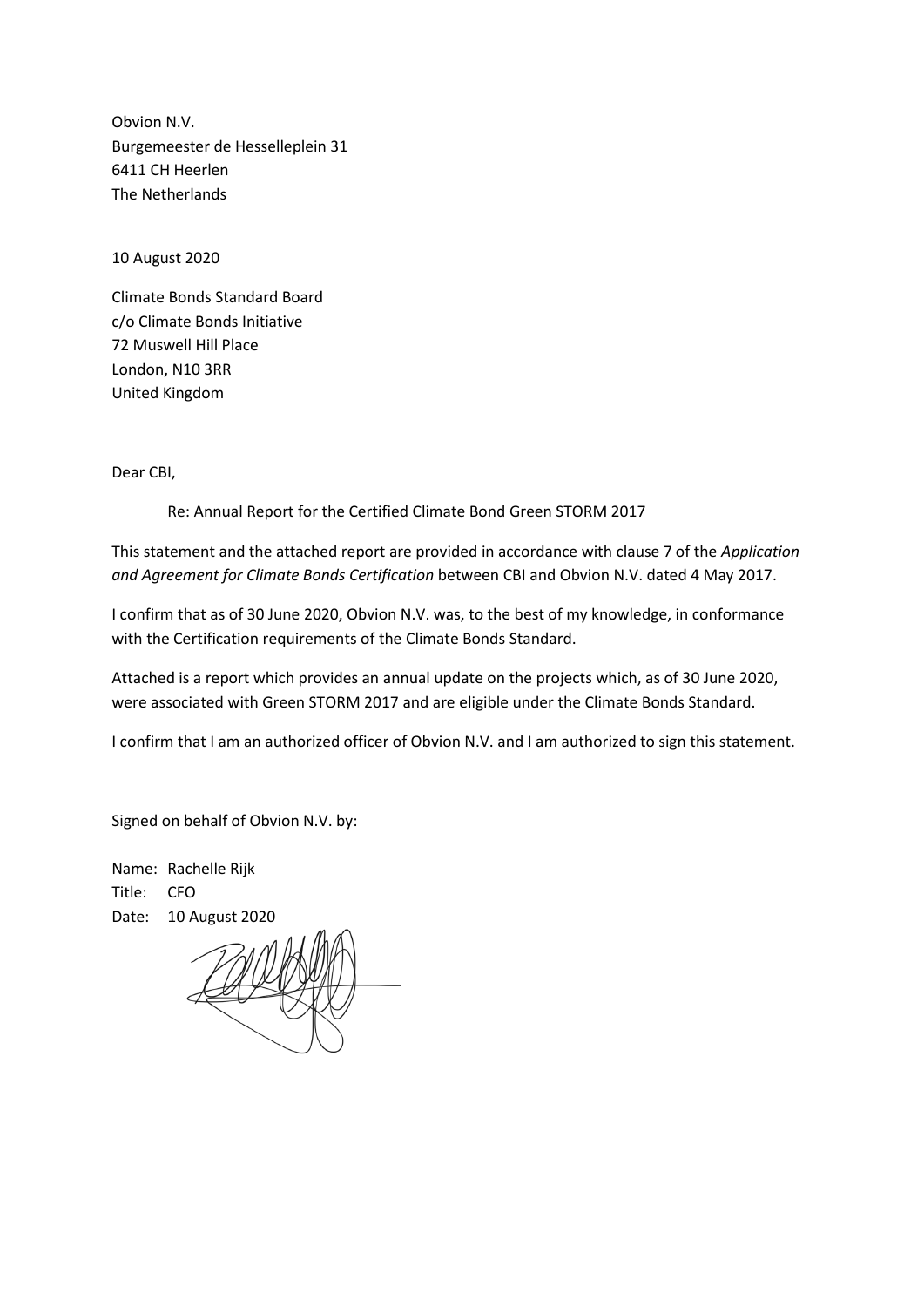## **Overview**

Obvion N.V. ("Obvion"), the issuer of Green STORM 2017, is a subsidiary of Rabobank, an international cooperative bank focused on providing financial services in the Netherlands and involved in retail and wholesale banking, as well as food and agriculture internationally. Rabobank has the largest mortgage-lending business in the Netherlands, which is complemented with a lending portfolio that is directed towards retail customers and corporates.

Obvion has developed the Green STORM 2017 Green Bond Framework (the "Framework") under which it has issued a green residential mortgage-backed security (Green STORM 2017) and used the proceeds to finance or refinance, in whole or in part, Obvion's mortgage asset pool with relevant energy-efficient characteristics.

Sustainalytics has verified compliance of Green STORM 2017 with the Low Carbon Housing Standards of the Climate Bond Initiative at time of issuance.

## **Use of proceeds**

The proceeds of the RMBS are used to finance or refinance existing mortgage loans from Dutch residential buildings that represent the top 15% in terms of energy performance in the country, or which have achieved at least a 30% improvement in energy efficiency. The mortgages to be (re)financed reflect a diversified and granular portfolio in terms of geography and building types.

## **Process for project selection and Eligibility Criteria**

The selection criteria for inclusion in the mortgage pool of the Green Bond are based on construction year and Dutch residential Energy Performance Certificates. The Dutch Energy Performance Certificate system is a result of the Dutch government's implementation of the revised 2010 EU Energy Performance of Buildings Directive. Energy Performance Certificates assign a label between "A" and "G" to each property, with "A" representing the best performance.

Obvion's database of mortgages has been matched against the external database provided by Calcasa, a Dutch valuation service agency. Calcasa sourced the underlying data with regards to definitive Energy Performance Certificates directly from the Netherlands Enterprise Agency (the Rijksdienst voor Ondernemend Nederland or RVO). Where definitive Performance Certificates were not available, Calcasa calculated them using the RVO's methodology for determining Dutch residential Energy Performance Certificates.

From the asset pool that has been classified by Energy Performance labels, Obvion has selected mortgages for inclusion in Green STORM 2017 based on the following requirements (in addition to Obvion's usual non-green mortgage loan selection criteria):